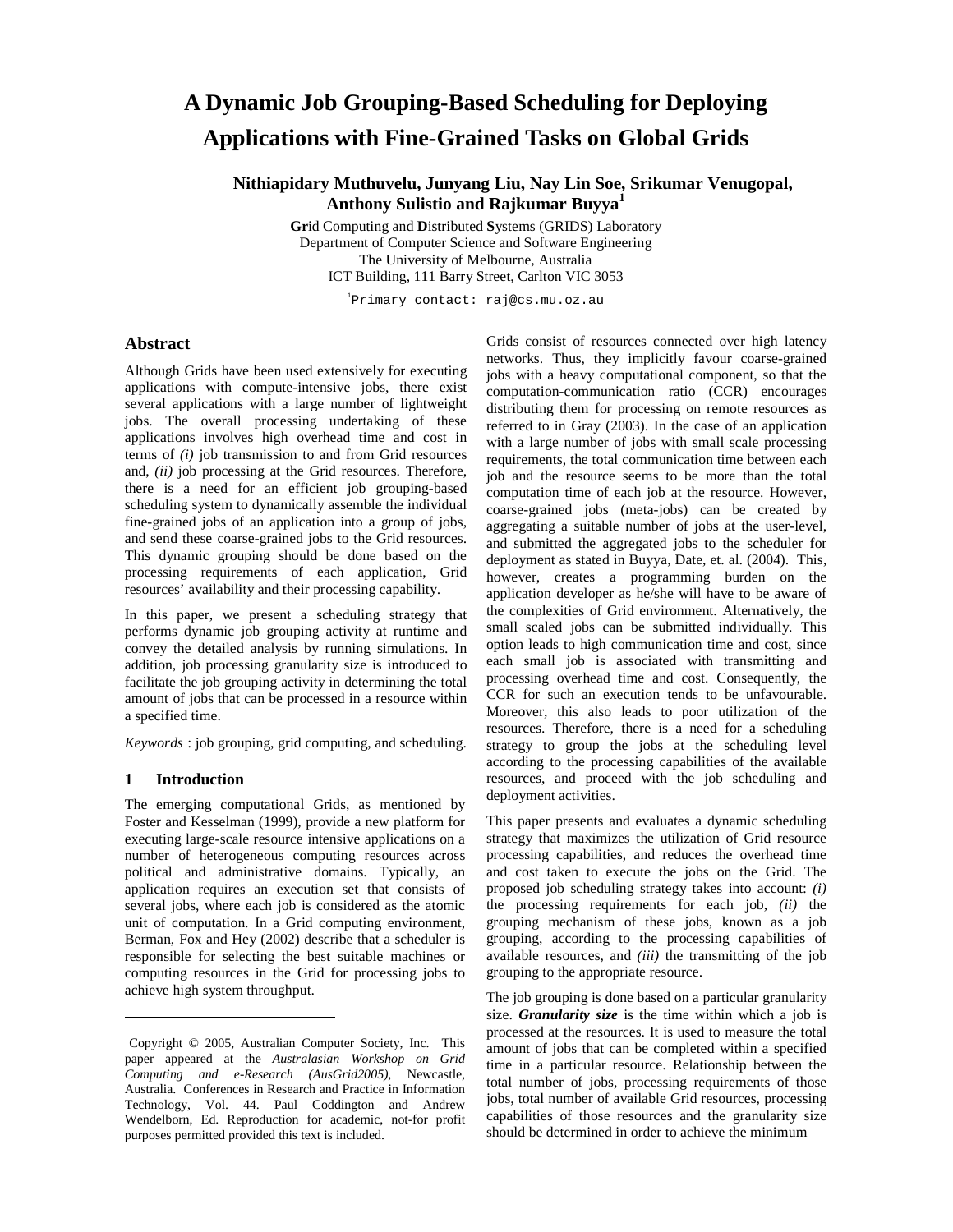| МI                      | : Million instructions or processing requirements of a user job            |
|-------------------------|----------------------------------------------------------------------------|
| <b>MIPS</b>             | : Million instructions per second or processing capabilities of a resource |
| Processing Time         | : Total time taken for executing the user jobs on the Grid                 |
| <b>Computation Time</b> | : Time taken for computing a job on a Grid resource                        |
| JobList                 | : List of user jobs submitted to the broker                                |
| <b>RList</b>            | : List of available Grid resources                                         |
| JList Size              | : Total number of user jobs                                                |
| RList Size              | : Total number of available Grid resources                                 |
| Job List, MI            | : MI of $ith$ user job                                                     |
| $RList_i$ _MIPS         | : MIPS of $jth$ Grid resource                                              |
| Granularity_Size        | : Granularity size (time in seconds) for the job grouping activity         |
| Total_JMI               | : Total processing requirements (MI) of a job group (in MI)                |
| Total $RMI_i$           | : Total processing capabilities (MI) of j <sup>th</sup> resource           |
|                         | $Total\_RMI_i = RList_i_MIPS * Granularity_Size$                           |
| GJobList                | : List of job groups after job grouping activity                           |
| TargetRList             | : List of target resources of each job group                               |



job execution time and cost, and maximum utilization of the Grid resources. In order to evaluate the proposed job scheduler, GridSim toolkit, as discussed in Buyya and Murshed (2002), is used to model and simulate Grid resources and application scheduling.

The rest of this paper is organized as follows: Section 2 briefly discusses related work, whereas Section 3 presents the proposed job grouping algorithm and its strategy. Some simulations and experiments were conducted on the proposed scheduler algorithm using GridSim toolkit and the results are presented in Section 4. Finally, Section 5 concludes the paper and mentions some future work.

# **2 Related Work**

In cellular manufacturing systems, job grouping has been used to enhance efficiency of machinery utilization as mentioned by Logendran, Carson and Hanson (2002).

Similarly, Gerasoulis and Yang (1992), in the context of Directed Acyclic Graph (DAG) scheduling in parallel computing environments, named grouping of jobs to reduce communication dependencies among them as clustering. However, the aim of clustering is to reduce the inter-job communication and thus, decreasing the time required for parallel execution. For example, Edge-Zeroing, as discussed in Sarkar (1989), tries to reduce the critical path of the job graph. Another example is Dominant Sequence Clustering (DSC), as explained by Yang and Gerasoulis (1994), that trying to reduce the longest path in a scheduled DAG. Once the clustering is complete, mapping of clusters to processors becomes another hard problem. Some heuristics for cluster mapping are discussed and compared in Radulescu and van Gemund (1998). These heuristics aim to maximize the number of jobs that can be executed in parallel on different processors.

In this work, we focus on scheduling jobs which do not require communication with each other. Also, the overall aim of this work is to create coarse-grained jobs by grouping fine-grained jobs together in order to reduce the job assignment overhead, that is, the overhead of starting a new job on a remote node.

A study of scheduling heuristics for such jobs and similar problem was conducted in James, Hawick and Coddington (1999). Among others, two clustering algorithms - round-robin with clustering and continual adaptive scheduling - were discussed and compared for various job distributions. Within the former algorithm, jobs were grouped in equal numbers, while in the latter algorithm, the nodes are made to synchronize after each round of execution. In our case, as we will describe later on, the jobs are grouped according the ability of the remote node. Also, the job groups are dispatched as and when the nodes become available thus eliminating the overhead of a synchronisation step.

# **3 Algorithm Listing**

Figure 1 shows the terms that are used throughout this paper and their definitions. The job grouping and scheduling algorithm is presented in Figure 2. Figure 3 depicts an example of job grouping and scheduling scenario where 100 user jobs with small processing requirements (MI) are grouped into six job groups according to the processing capabilities (MIPS) of the available resources and the granularity size.

The overall explanation of Figure 2 is as follows: once the user jobs are submitted to the broker or scheduler, the scheduler gathers the characteristics of the available Grid resources. Then, it selects a particular resource and multiplies the resource MIPS with the granularity size where the resulting value indicates the total MI the resource can process within a specified granularity size. The scheduler groups the user jobs by accumulating the MI of each user job while comparing the resulting job total MI with the resource total MI. If the total MI of user jobs is more than the resource MI, the very last MI added to the job total MI will be removed from the job total MI. Eventually, a new job (job group) of accumulated total MI will be created with a unique ID and scheduled to be executed in the selected resource. This process continues until all the user jobs are grouped into few groups and assigned to the Grid resources. The scheduler then sends the job groups to their corresponding resources for further computation. The Grid resources process the received job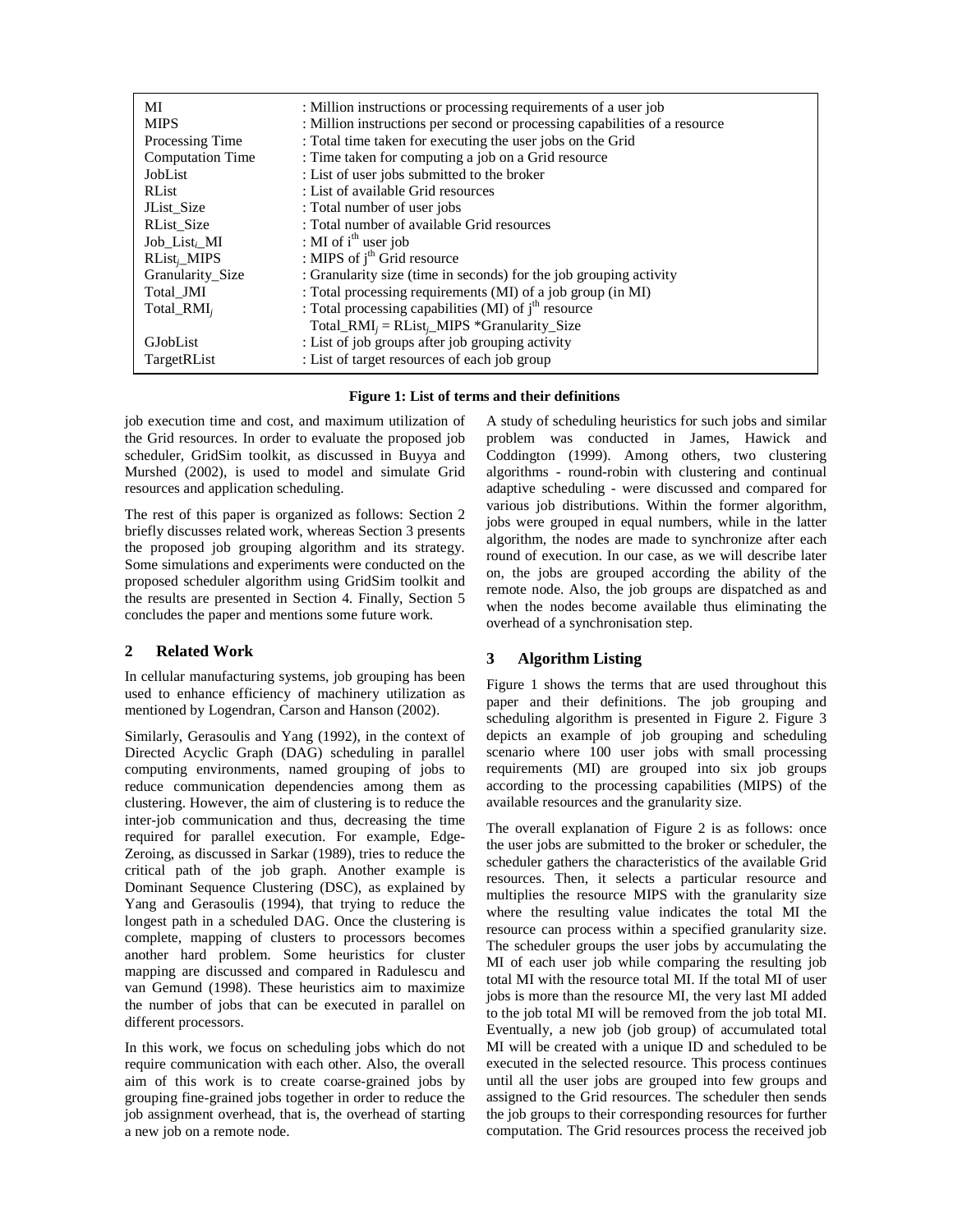| 1              | $:= 0:$<br>m                                                 |
|----------------|--------------------------------------------------------------|
| $\overline{c}$ | for $i=0$ to JobList_Size-1 do                               |
| 3              | for $j:=0$ to RList_Size-1 do                                |
| 4              | Total JMI := 0;                                              |
| 5              | $Total\_RMI_i :=$                                            |
|                | RList <sub>i</sub> _MIPS*Granularity_Size;                   |
| 6              | while Total_JMI $\le$ Total_RMI <sub>i</sub> and i $\le$     |
|                | JobList Size-1 do                                            |
| 7              | $Total\_JMI := Total\_JMI + JobList_i_MI;$                   |
| 8              | $i++$ :                                                      |
| 9              | endwhile                                                     |
| 10             | i--:                                                         |
| 11             | <b>if</b> $Total\_JMI > Total\_RMI$ <sub><i>i</i></sub> then |
| 12             | Total_JMI := Total_JMI - JobList <sub>i_</sub> MI;           |
| 13             | i--:                                                         |
| 14             | endif                                                        |
| 15             | Create a new job with total MI equals to                     |
|                | Total JMI;                                                   |
| 16             | Assign a unique ID for the newly created job;                |
| 17             | Place the job in $GJobList_m$ ;                              |
| 18             | Place RList <sub>i</sub> in TargetRList <sub>m</sub> ;       |
| 19             | $m++;$                                                       |
| 20             | endfor                                                       |
| 21             | endfor                                                       |
| 22             | for $i=0$ to GJobList-1 do                                   |
| 23             | Send GJobList, to TargetRList, for job                       |
|                | computation;                                                 |
| 24             | endfor                                                       |
| 25             | //Job computation at the Grid resources                      |
| 26             | for $i=0$ to GJobList-1 do                                   |
| 27             | Receive computed GJobList, from TargetRList,;                |
| 28             | endfor                                                       |



**Figure 2: Listing of the Job Grouping and Scheduling Algorithm**

groups and send back the computed job groups to the Grid user. The scheduler then gathers the computed job groups from the network through its I/O port or queue.

In Figure 3, the granularity size is set to 3 seconds for example. The scheduler selects a resource of 33 MIPS and multiply the MIPS with the given granularity size. In total, that particular resource can process 99 MI of user jobs within 3 seconds. The scheduler then gathers the user jobs by accumulating their MI up to 99 MI. In this case, the first 4 jobs are grouped together resulting in 85 MI. The fifth job has MI of 22 and grouping of 5 jobs will results in 107 MI, which is more than the total processing capability of the selected resource. Once a group of first four jobs is created, the scheduler assigns a unique ID to that group. It then selects another resource and performs the same grouping operations. This process continues until all the jobs are grouped into a number of groups. Finally, the scheduler sends the groups to the resource for job computation.

**Figure 3: An Example of a Job Grouping Strategy**

# **4 Evaluation**

## **4.1 Implementation with GridSim**

GridSim toolkit is used to conduct the simulations based on the developed scheduling algorithm. Figure 4 depicts the simulation strategy of the proposed dynamic job grouping-based scheduler which is implemented using the GridSim toolkit. The system accepts total number of user jobs, processing requirements or average MI of those jobs, allowed deviation percentage of the MI, processing overhead time of each user job on the Grid, granularity size of the job grouping activity and the available Grid resources in the Grid environment (step 1-3). Details of the available Grid resources are obtained from Grid Information Service entity that keeps track of the resources available in the Grid environment. Each Grid resource is described in terms of their various characteristics, such as resource ID, name, total number machines in each resource, total processing elements (PE) in each machine, MIPS of each PE, and bandwidth speed. In this simulation, the details of the Grid resources are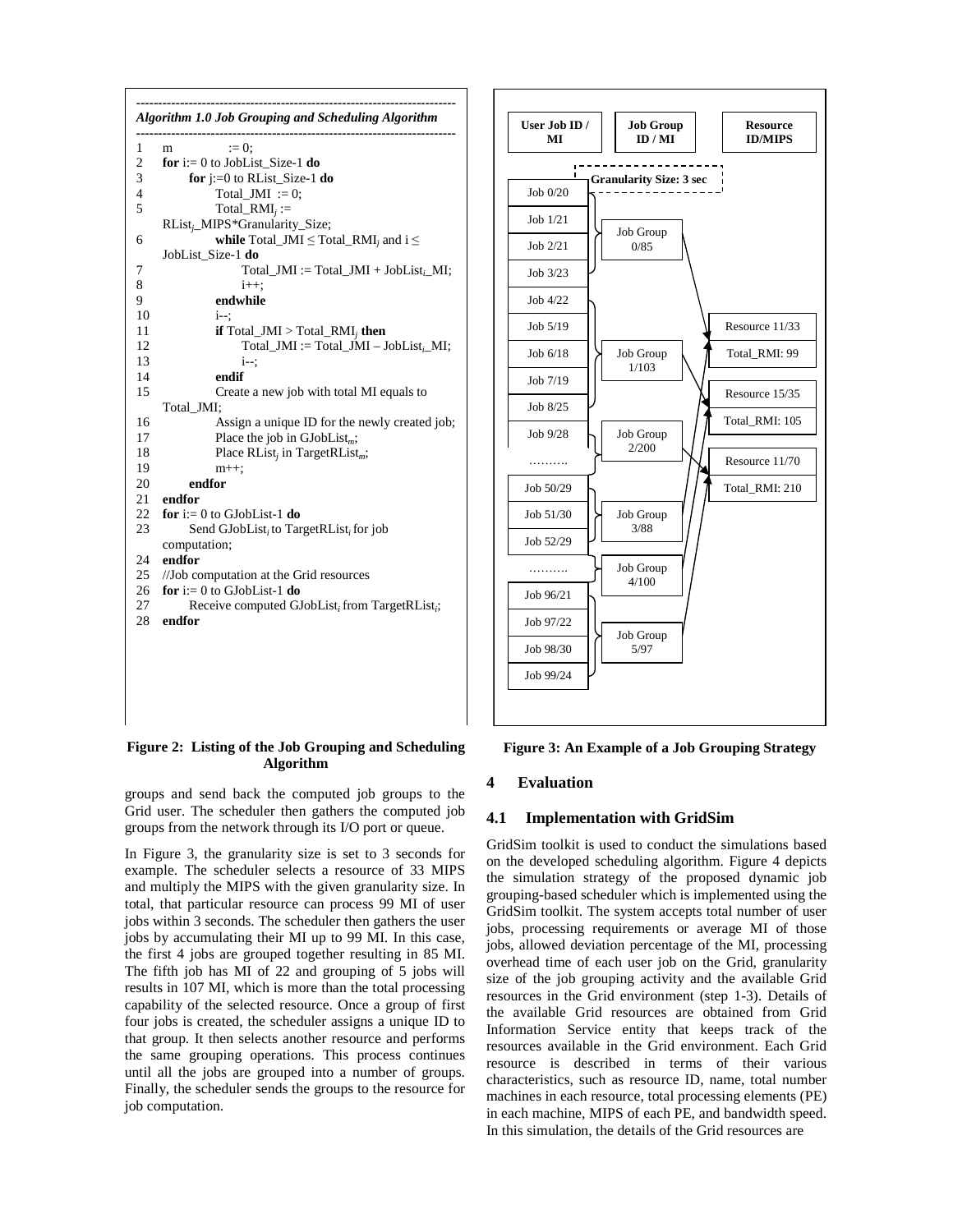

**Figure 4: The simulation strategy for dynamic job grouping-based scheduler**

| Gridlet           | : User job                                                             |  |  |  |
|-------------------|------------------------------------------------------------------------|--|--|--|
| Group             | : Total number of Gridlet groups created from Gridlet grouping process |  |  |  |
| $\mathbb{R}$      | : Resource                                                             |  |  |  |
| $A$ <sub>MI</sub> | : Average MI rating of Gridlet or Gridlet length in MI                 |  |  |  |
| G_Size            | : Granularity size in seconds                                          |  |  |  |
| $R_MIPS$          | : Resource processing capabilities in MIPS                             |  |  |  |
| $D_{\alpha}$ %    | : MI deviation percentage                                              |  |  |  |
| OH Time           | : Processing overhead time of each Gridlet in seconds                  |  |  |  |
| Process Time      | : Gridlet processing time in seconds                                   |  |  |  |
| Process Cost      | : Processing cost of the Gridlets                                      |  |  |  |
| <b>PE</b>         | : Processing elements in each resource                                 |  |  |  |
|                   |                                                                        |  |  |  |

**Figure 5: List of terms used within the evaluation and their definition.**

| <b>Resource</b> | <b>MIPS</b> | Cost per second |
|-----------------|-------------|-----------------|
| R1              | 200         | 100             |
| R <sub>2</sub>  | 160         | 200             |
| R <sub>3</sub>  | 210         | 300             |
| R <sub>4</sub>  | 480         | 210             |
| R <sub>5</sub>  | 270         | 200             |
| R <sub>6</sub>  | 390         | 210             |
| R7              | 540         | 320             |

**Table 1: Grid resources setup for the simulation.**

store in a file which will be retrieved during the simulations.

After gathering the details of user jobs and the available resources, the system randomly creates jobs according to the given average MI and MI deviation percentage (step 4). The scheduler will then select a resource and multiply the resource MIPS with the given granularity size (step 5). The jobs will be gathered or grouped according to the resulting total MI of the resource (step 6), and each created group will be stored in a list with its associated resource ID (step 7). Eventually, after grouping all jobs,

the scheduler will submit the job groups to their corresponding resources for job computation (step 8).

#### **4.2 Experimental Setup**

Figure 5 lists the terms used within this section and their definitions. The inputs to the simulations are total number of Gridlets, average MI of Gridlets, MI deviation percentage, granularity size, resource MIPS and Gridlet processing overhead time.

The tests are conducted using seven resources of different MIPS, as showed in Table 1.The MIPS of each resource is computed as follows:

*Resource MIPS* = *Total PE*  $*$  *PE\_MIPS,* where

*Total\_PE* = Total number of PEs at the resource,

 $PE$   $MIPS = MIPS$  of PE

Each resource has its own predefined cost rate for counting the charges imposed on a Grid user for executing the user jobs at that resource. The MIPS and cost per second are selected randomly for the simulation purpose.

In the simulation, the total processing time is calculated in seconds based on the overhead time for processing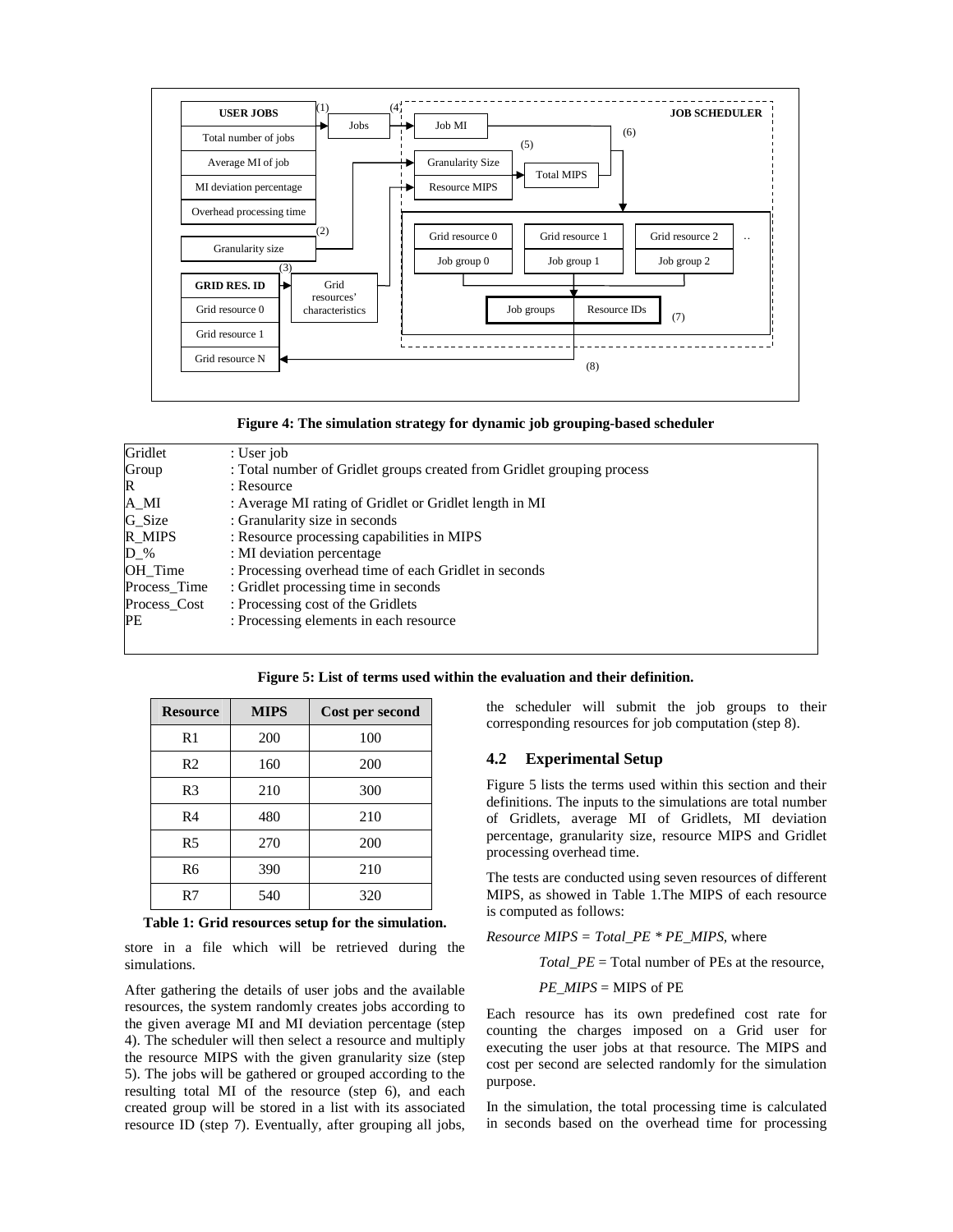

**Figure 6: Processing time**

each Gridlets, and the time taken for performing Gridlet (job) grouping process, sending Gridlets to the resources, processing the Gridlets at the resources and receiving back the processed Gridlets. This time computation is depicted in Figure 6. In real world, the overhead time for each job depends on the current network load and speed. In the simulations, the processing overhead time (OH\_Time) of each Gridlet is set to 10 seconds.

The total processing cost is computed based on the actual CPU time taken for computing the Gridlets at the Grid resource and at the cost rate specified at the Grid resource, as summarized below:

#### *Process*  $Cost = T \times C$ , where

*T* = Total CPU Time for Gridlet execution, and

*C* = Cost per second of the resources.

#### **4.3 Experiments, Results and Discussions**

# **4.3.1 Experiment 1: Simulation with and without Job Grouping**

Simulations are conducted to analyse and compare the

differences between two scheduling algorithms: first come first serve and job grouping-based algorithm described in section 3 in terms of processing time and cost. Resources R1 through R4 are used for these simulations.

Table 2 shows the results of the simulations with and without job grouping method conducted with granularity size of 30 seconds and Gridlet average MI of 200. The simulations managed to execute maximum of 150 Gridlets within 30 seconds. As depicted in Figure 7, the total processing time and cost are increasing gradually for simulations without job grouping method compared to simulations with job grouping method.

When scheduling 25 Gridlets, simulation with job grouping method groups the Gridlets into one group according to resource R1's MI of 6000 (200\*30). Therefore, the total OH\_Time is only 10 seconds and the resulting total Process\_Time is 64 seconds. The job grouping, scheduling and deploying activities take up to 54 seconds. On the other hand, simulation without job grouping sends all the Gridlets individually to resource R1 and the total OH\_Time is 250 seconds (25\*10) leads to total Process\_Time of 280 seconds. In this case, the total Gridlet computation time (30 seconds) is much less than the total communication time (250 seconds).Without grouping, a simulation from 25 to 100 Gridlets yields a massive increase of 297% in total Process\_Time, whereas simulation with grouping yields only 112.5% rise in terms of in total Process\_Time. As the number of Gridlets grows, the total Process\_Time increases linearly for simulation without job grouping since total communication time increased with number of Gridlets. In simulation with grouping, the communication time remains constant and major contribution to the total Process\_Time comes from Gridlet computation time at the resources. With 150 Gridlets, four Gridlet groups are created, and each resource received one Gridlet group. Here, 1.48% of the total Process\_Time is spent for communication purpose, whereas in simulation without grouping, 90.3% of total Process\_Time is spent for the same communication purpose.

| Number of<br><b>Gridlets</b> |                          | <b>With Grouping</b>         |                         | <b>Without Grouping</b>      |                     |  |  |
|------------------------------|--------------------------|------------------------------|-------------------------|------------------------------|---------------------|--|--|
|                              | Number of<br>Groups      | <b>Process Time</b><br>(sec) | Process_Cost            | <b>Process Time</b><br>(sec) | <b>Process_Cost</b> |  |  |
| 25                           | 1                        | 64                           | 4979                    | 280                          | 9333                |  |  |
| 50                           | $\overline{c}$           | 82                           | 15992                   | 561                          | 38946               |  |  |
| 75                           | 3                        | 99                           | 35904                   | 838                          | 73485               |  |  |
| 100                          | $\overline{4}$           | 136                          | 55332                   | 1112                         | 97741               |  |  |
| 125                          | $\overline{4}$           | 186                          | 72332                   | 1388                         | 115673              |  |  |
| 150                          | $\overline{\mathcal{A}}$ | 270                          | 90124                   | 1662                         | 134843              |  |  |
| A MI:200                     | $D\%:20\%$               | G Size:30 sec                | R MIPS: 200,160,210,480 |                              | OH Time:10 sec      |  |  |

Table 2: Simulation with and without job grouping for average MI of 200 and granularity size of 30 seconds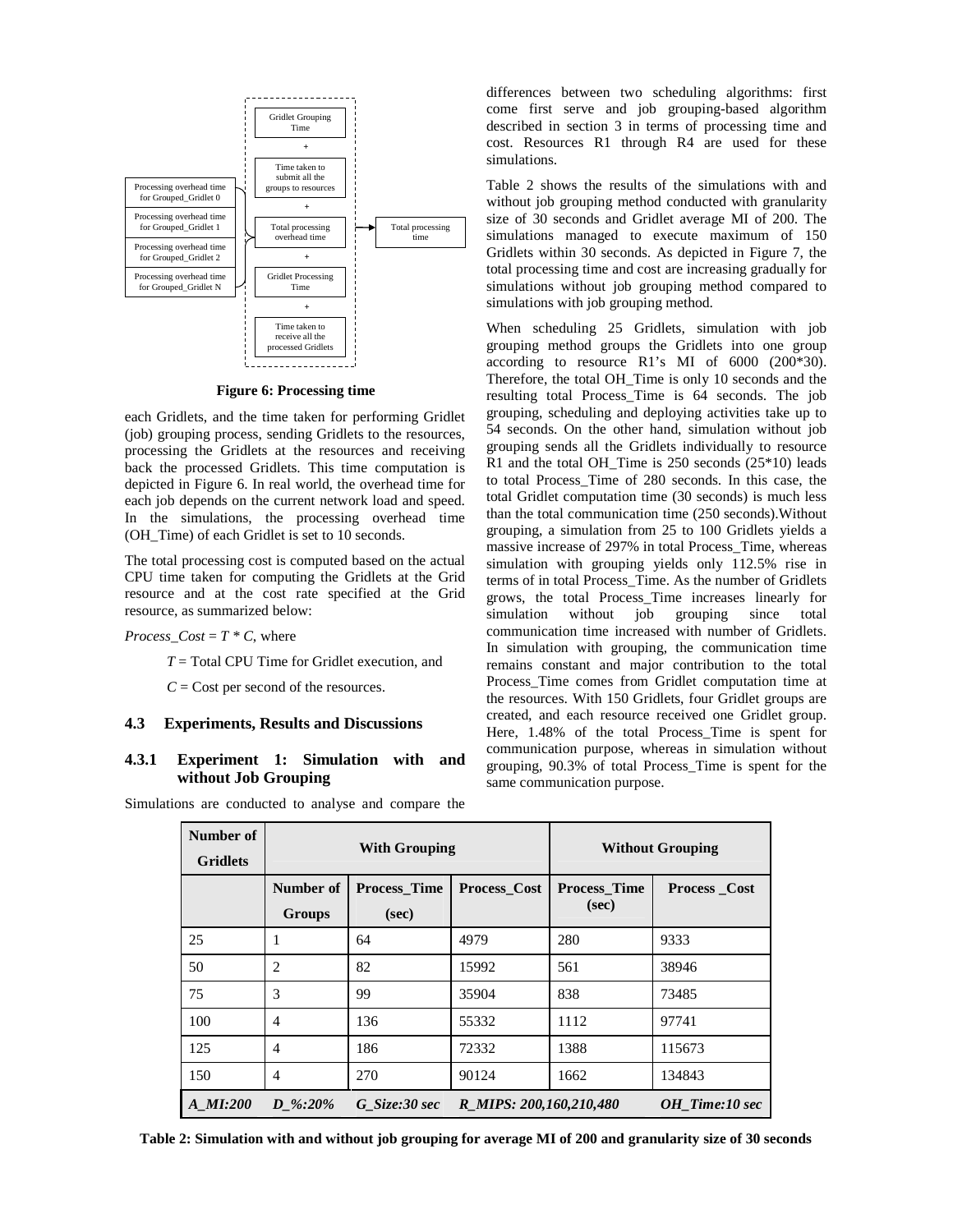

Figure 7: Processing time (a) and cost (b) for executing 150 Gridlets of 200 average MI within the granularity **size of 30 seconds**

| <b>Granularity Size (sec)</b>                                     | 10    | 20    | 30    | 40    | 50    | 60    |  |
|-------------------------------------------------------------------|-------|-------|-------|-------|-------|-------|--|
| <b>Process_Time (sec)</b>                                         | 160   | 196   | 136   | 120   | 135   | 143   |  |
| <b>Process Cost</b>                                               | 61231 | 60073 | 55333 | 48179 | 38878 | 31890 |  |
| <b>Number of Groups</b>                                           |       | 4     | 4     |       |       |       |  |
| Gridlets: 100; A_MI:200; D_%:20%; OH_Time:10 sec; Resource: R1-R7 |       |       |       |       |       |       |  |

**Table 3: Simulation with job grouping for different granularity sizes**



Figure 8: (a) Processing time and (b) cost for executing 100 Gridlets of 200 average MI using different granularity sizes

In terms of Process\_Cost, the time each Gridlet spends at the Grid resource is taken into consideration for computing the total Process\_Cost. In simulation with job grouping, only a small number of Gridlets (Gridlet groups) are sent to each resource and therefore, the amount of total overhead time is reduced. In simulation without job grouping, each small scaled Gridlet sustains a small amount of overhead time at the Grid resources. Therefore, the total overhead time incurred by all the Gridlets at the Grid resource leads to higher processing cost. For example, when processing 25 Gridlets individually at the Grid resource, the total Process\_Cost comes up to 9333 units, whereas simulation with job grouping reduces this cost to 4979 units.

## **4.3.2 Experiment 2: Simulation of Different Granularity Sizes with Job Scheduling**

Simulations are conducted using different granularity sizes to examine the total time and cost taken to execute 100 Gridlets on the Grid. Resources R1 through R7 are used for these simulations.

Table 3 and Figure 8 depict the results gained from simulations carried out on 100 Gridlets of 200 average MI using different granularity sizes. Table 4 and Figure 9 show the processing load at each Grid resources when different granularity sizes are used. The term 'Gridlet Computation Time' in Table 4 refers to the total time taken for each resource to compute the assigned Gridlet groups. The communication time is not included in this computation time.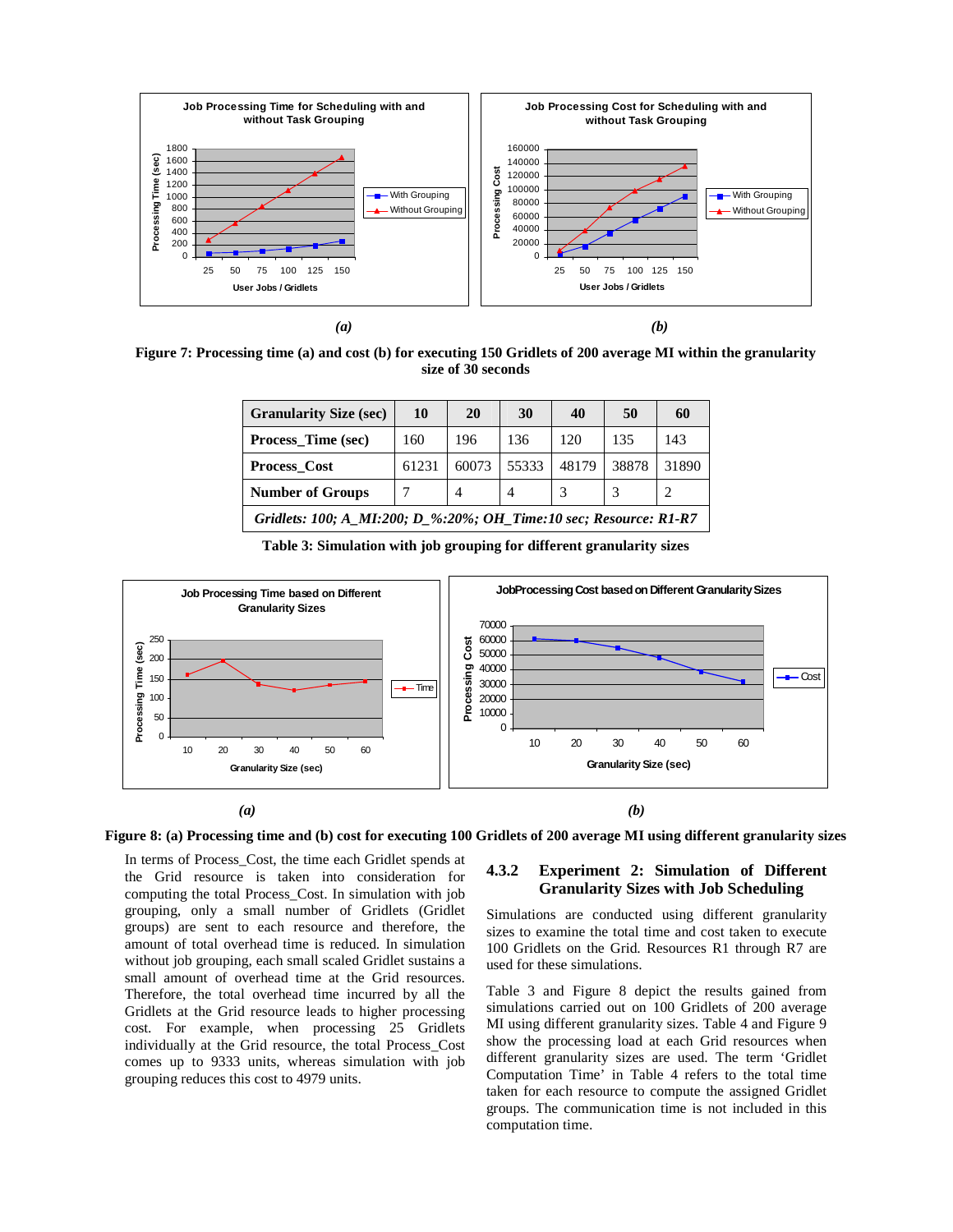| <b>Granularity</b> |                     |        | <b>Gridlet Computation</b> |        |        |        |        |            |
|--------------------|---------------------|--------|----------------------------|--------|--------|--------|--------|------------|
| Size (sec)         | R <sub>1</sub> /200 | R2/160 | R3/210                     | R4/480 | R5/270 | R6/390 | R7/540 | Time (sec) |
| 10                 | 1995                | 549    | 2094                       | 4771   | 2509   | 3761   | 3217   | 86         |
| 20                 | 3904                | 3126   | 4108                       | 8756   |        |        |        | 152        |
| 30                 | 5809                | 4775   | 6094                       | 3217   |        |        |        | 91         |
| 40                 | 7843                | 6337   | 5715                       |        |        |        |        | 86         |
| 50                 | 9802                | 7940   | 2153                       |        |        |        |        | 97         |
| 60                 | 11898               | 7997   |                            |        |        |        |        | 117        |

**Table 4: Processing load at the grid resources for different granularity sizes**



**Figure 9: Processing load at the grid resources for different granularity sizes**

From the simulation, it is observed that the total Process\_Time for granularity size of 10 seconds is less than the one observed for granularity size of 20 seconds. When granularity size is 10 seconds, 7 job groups are created (from 100 user jobs) and each resource computes one job group of almost balanced MI. Since the Gridlet computations at the Grid resources are done in parallel and each resource has less processing load (balanced Gridlet MI), all the Gridlet groups can be computed rapidly, in 86 minutes.

In the case of granularity size of 20 seconds, four Gridlet groups are created and 44% of the total Gridlet MI is scheduled to be computed at resource R4 since it can support up to 9600 MI. Average Gridlet MI percentage at the other resources is about 18.7%. Therefore, R4 spent more time in computing the Gridlet group which leads to higher total Process\_Time.

For granularity size 30 seconds, four Gridlet groups are produced and resource R3 receives the most MI, about 30.6% of the total MI. The total MI scheduled to all the resources does not defer much as in the previous case. Therefore, all the resources can complete the Gridlet computation in 91 minutes.

The minimum Process\_Time is achieved when the granularity time is 40 seconds. The Gridlet computation time is same as for the granularity size of 10 seconds, but less communication time is taken (30 seconds) for dealing with three Gridlet groups.

In terms of Process Cost, the resulting cost highly depends on the cost per second located at each resource and total Gridlet MI assigned to each resource. In the simulations, cost per second of using resource R3 (300 units) and R7 (320 units) are more than the other resources. Therefore, involving these resources in Gridlet computation will increase the total Process\_Cost, e.g. all the resources are used for Gridlet computation when granularity size is 10 seconds, which costs 61231 units. When the granularity size is 20 seconds, R7 is not engaged in the computation. However, assigning a large number Gridlet MI (8756 MI) to R4 results in high total Process\_Cost of 60073 units. When the granularity time is 30 seconds, balanced distribution of the MI among four resources reduces the total Process\_Cost. Another point is that the total MI assigned to resource R1 is increased as the granularity size increases. Since R1's cost per second is very low (100 units), the total Process\_Cost decreases gradually for granularity sizes 40, 50 and 60 seconds.

From the experiments, it is clear that job grouping method decreases the total processing time and cost. However, assigning a large number of Gridlet MI to one particular resource will increase the total processing time and cost. Therefore, during the job grouping activity, a balanced relationship should be determined between total number of groups to be created from job grouping